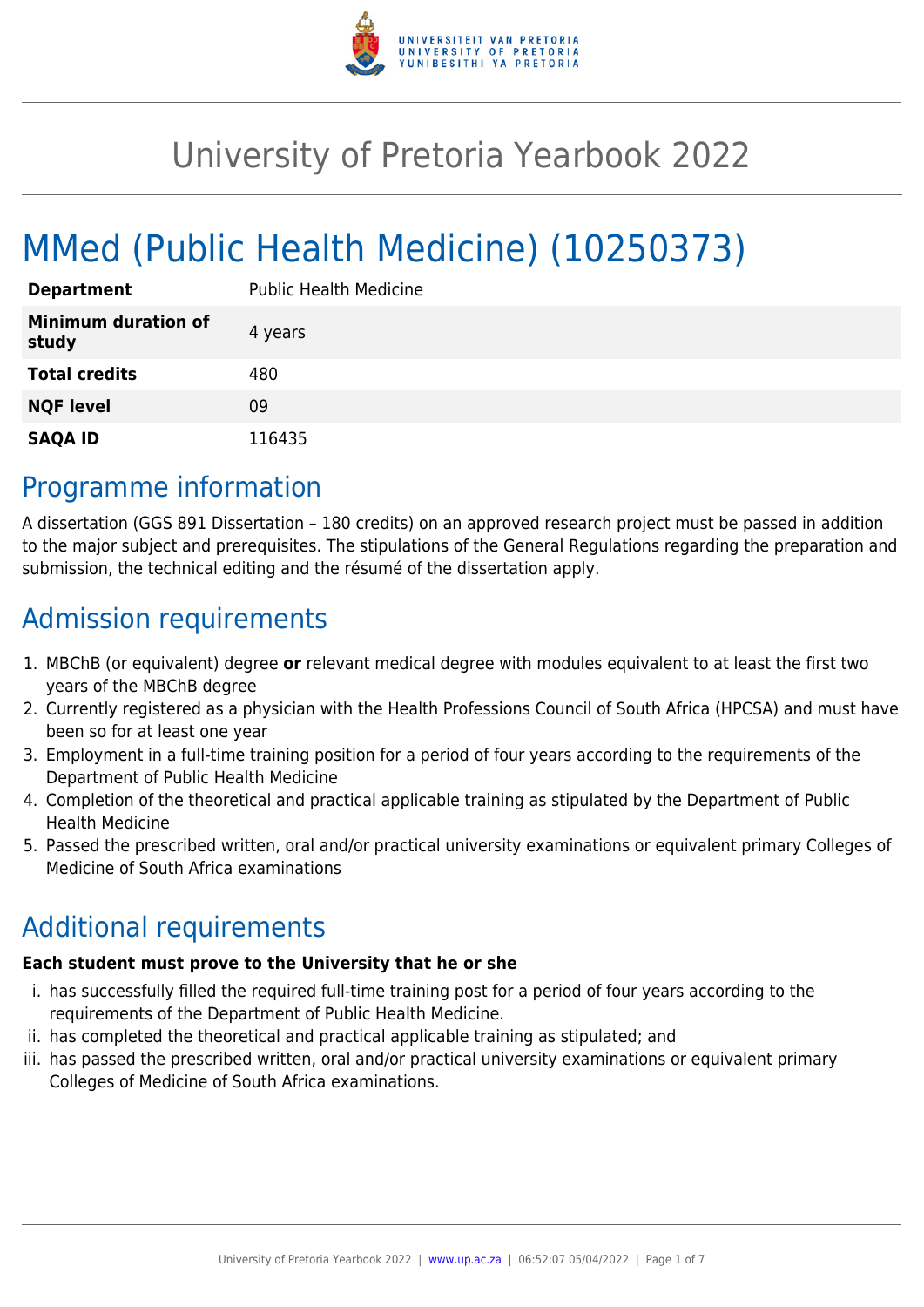

## Other programme-specific information

**Please note:** All MMed students must register for, and attend (TNM 800) Applied research methodology, satisfactorily.

"Major subject" refers to the recognised field of study in Medicine in which the student specialises. The study of the major subject extends over four years, as prescribed by the Department of Public Health Medicine.

#### Examinations and pass requirements

- i. The sequence of the examinations in the prerequisite subjects will be determined by the head of the department of Public Health Medicine.
- ii. The final exit examination for the major subject will be conducted by the Colleges of Medicine of South Africa. Only candidates who have met all the requirements for the MMed(Public Health Medicine) degree except for the major subject, i.e. passed all prerequisite subjects, completed all applicable training as prescribed in Reg. P.3(c) and completed the required research component for the degree in accordance with the Faculty Yearbook regulations, i.e. TNM 800 and the dissertation (GGS 890) will be allowed to write the Colleges of Medicine of South Africa exit examination.
- iii. A minimum final mark of 50% is required to pass in a subject.
- iv. A student is not admitted to the examination in a prerequisite subject (second examinations excluded) more than twice, nor is he or she admitted to the examination in the major subject more than twice.

#### **Second examinations**

Second examinations in the prerequisite subjects will only be held after at least six months have elapsed since the conclusion of the examination in which the student had failed.

#### Exemption

- i. The Faculty Board may grant partial exemption from the training and work mentioned earlier on the grounds of comparable training and experience completed in another post or at another recognised institution – with the proviso that exemption from a maximum period of 18 months may be granted in the case of a four-year programme such as the MMed (Public Health Medicine) degree programme.
- ii. Exemption from a maximum of two years' Public Health Medicine training may be granted in the Department of Public Health Medicine in respect of the MMed(Public Health Medicine) degree, to a candidate already in possession of a Fellowship of the College of Public Health Medicine or a Fellowship of the College of Occupational Health Medicine of the Colleges of Medicine of South Africa. Such a candidate must have completed a period of at least 24 months of registrar training in Public Health Medicine or in Occupational Health Medicine that is recorded as such by the HPCSA.

# Practical/clinical/internship information

Registrars in Public Health Medicine are expected to undergo rotational attachment to a number of designated health service organisations during their period of training.

### Research information

A dissertation on an approved research project must be passed in addition to the major subject and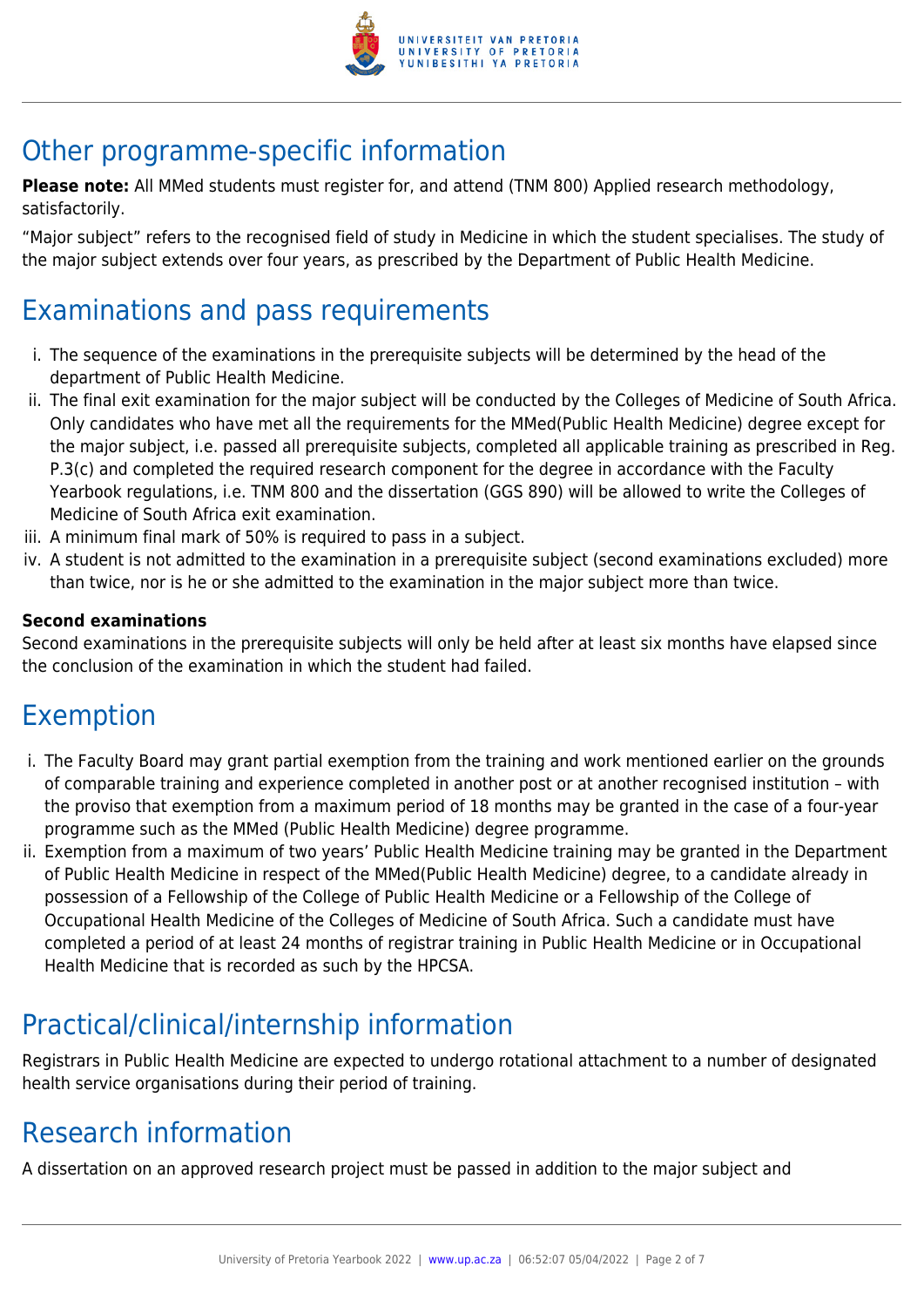

prerequisites. The stipulations of the General Regulations regarding the preparation and submission, the technical editing and the résumé of the dissertation apply.

### Pass with distinction

The degree is conferred at the end of the prescribed training period, i.e. four years. The degree is conferred with distinction on a student who has obtained a final mark of at least 75% in his or her major subject.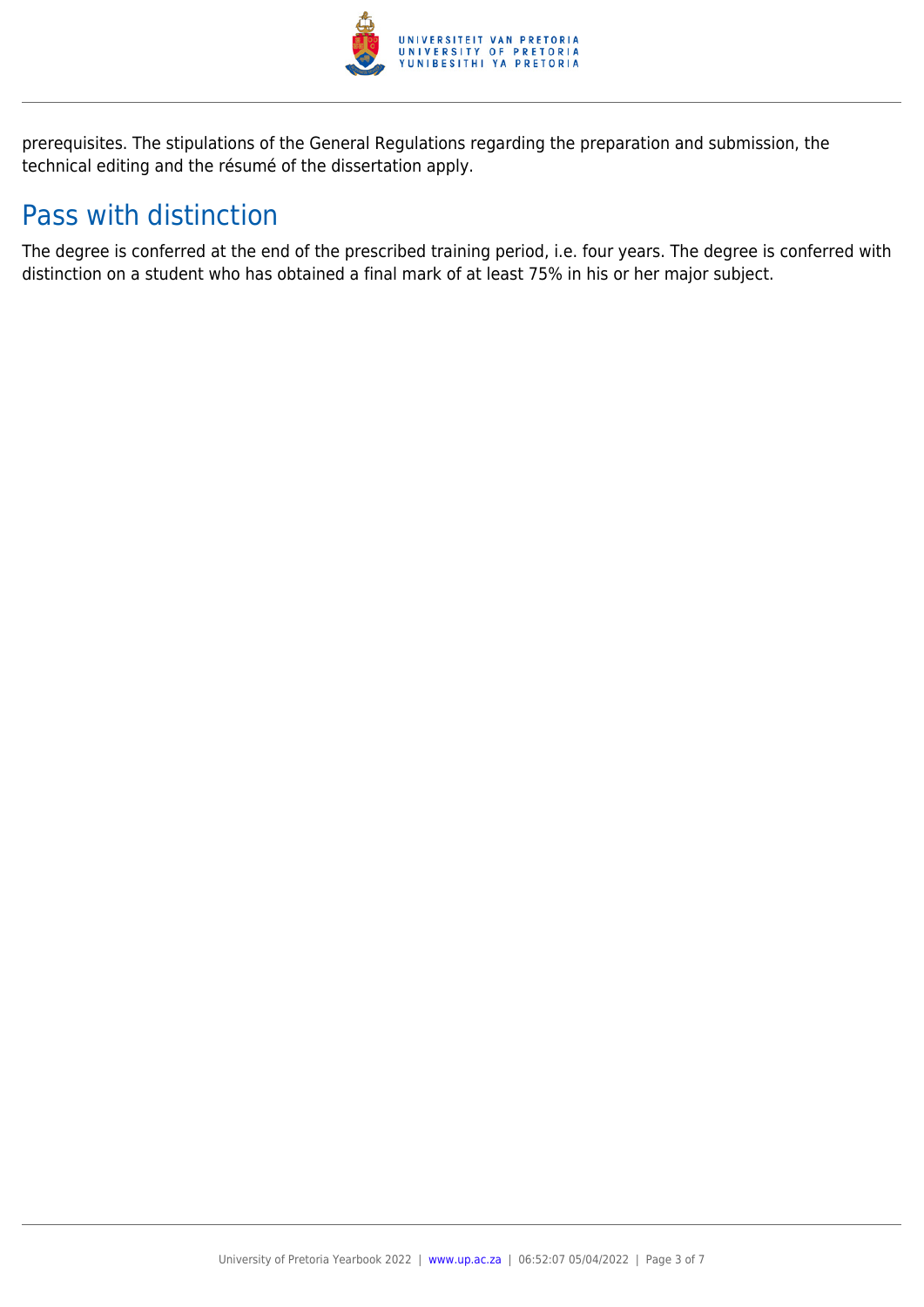

### Curriculum: Year 1

#### **Minimum credits: 480**

#### **Core modules**

[Administrative theory and health related social sciences 800](https://www.up.ac.za/yearbooks/2022/modules/view/ASW 800) (ASW 800) - Credits: 50.00 [Epidemiology theory, biostatistics and demography 800](https://www.up.ac.za/yearbooks/2022/modules/view/EBD 800) (EBD 800) - Credits: 50.00 [Public health medicine 800](https://www.up.ac.za/yearbooks/2022/modules/view/GGS 800) (GGS 800) - Credits: 150.00 [Dissertation: Public health medicine 891](https://www.up.ac.za/yearbooks/2022/modules/view/GGS 891) (GGS 891) - Credits: 180.00 [Communicable and non-communicable health-related conditions 800](https://www.up.ac.za/yearbooks/2022/modules/view/ONO 800) (ONO 800) - Credits: 50.00 [Applied research methodology 802](https://www.up.ac.za/yearbooks/2022/modules/view/TNM 802) (TNM 802) - Credits: 0.00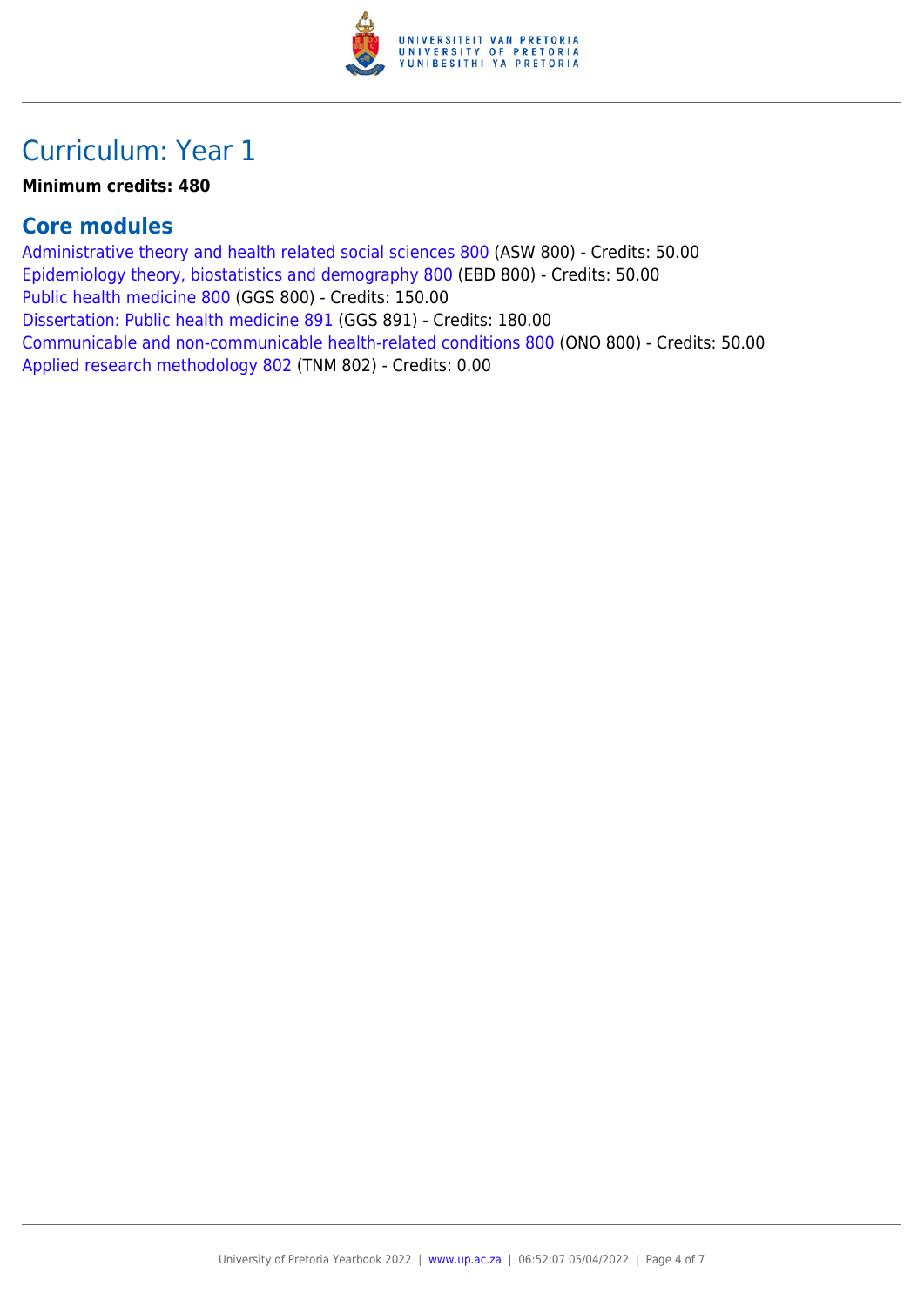

### Curriculum: Year 2

#### **Minimum credits: 480**

#### **Core modules**

[Administrative theory and health related social sciences 800](https://www.up.ac.za/yearbooks/2022/modules/view/ASW 800) (ASW 800) - Credits: 50.00 [Epidemiology theory, biostatistics and demography 800](https://www.up.ac.za/yearbooks/2022/modules/view/EBD 800) (EBD 800) - Credits: 50.00 [Public health medicine 800](https://www.up.ac.za/yearbooks/2022/modules/view/GGS 800) (GGS 800) - Credits: 150.00 [Dissertation: Public health medicine 891](https://www.up.ac.za/yearbooks/2022/modules/view/GGS 891) (GGS 891) - Credits: 180.00 [Communicable and non-communicable health-related conditions 800](https://www.up.ac.za/yearbooks/2022/modules/view/ONO 800) (ONO 800) - Credits: 50.00 [Applied research methodology 802](https://www.up.ac.za/yearbooks/2022/modules/view/TNM 802) (TNM 802) - Credits: 0.00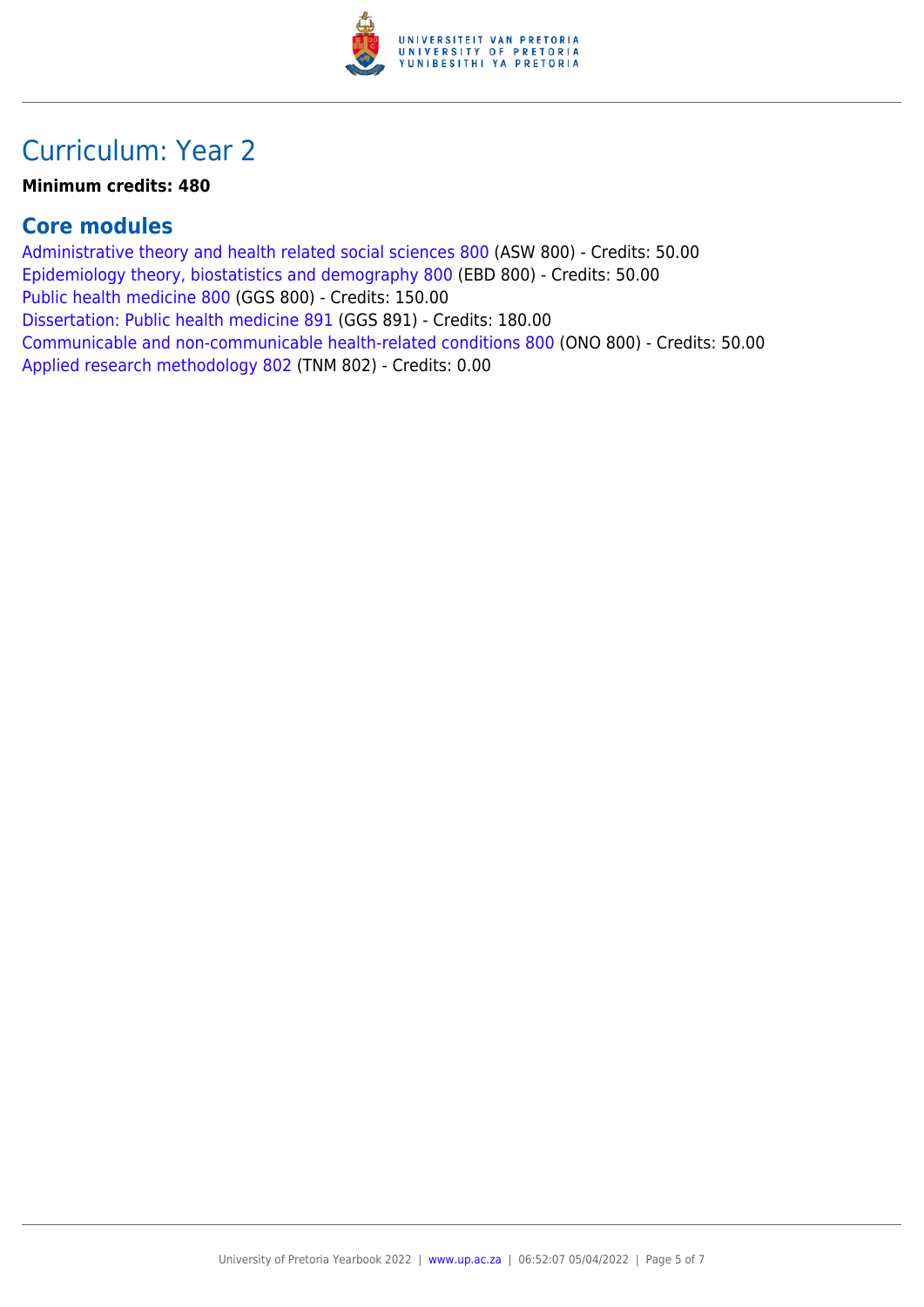

### Curriculum: Year 3

#### **Minimum credits: 480**

#### **Core modules**

[Administrative theory and health related social sciences 800](https://www.up.ac.za/yearbooks/2022/modules/view/ASW 800) (ASW 800) - Credits: 50.00 [Epidemiology theory, biostatistics and demography 800](https://www.up.ac.za/yearbooks/2022/modules/view/EBD 800) (EBD 800) - Credits: 50.00 [Public health medicine 800](https://www.up.ac.za/yearbooks/2022/modules/view/GGS 800) (GGS 800) - Credits: 150.00 [Dissertation: Public health medicine 891](https://www.up.ac.za/yearbooks/2022/modules/view/GGS 891) (GGS 891) - Credits: 180.00 [Communicable and non-communicable health-related conditions 800](https://www.up.ac.za/yearbooks/2022/modules/view/ONO 800) (ONO 800) - Credits: 50.00 [Applied research methodology 802](https://www.up.ac.za/yearbooks/2022/modules/view/TNM 802) (TNM 802) - Credits: 0.00